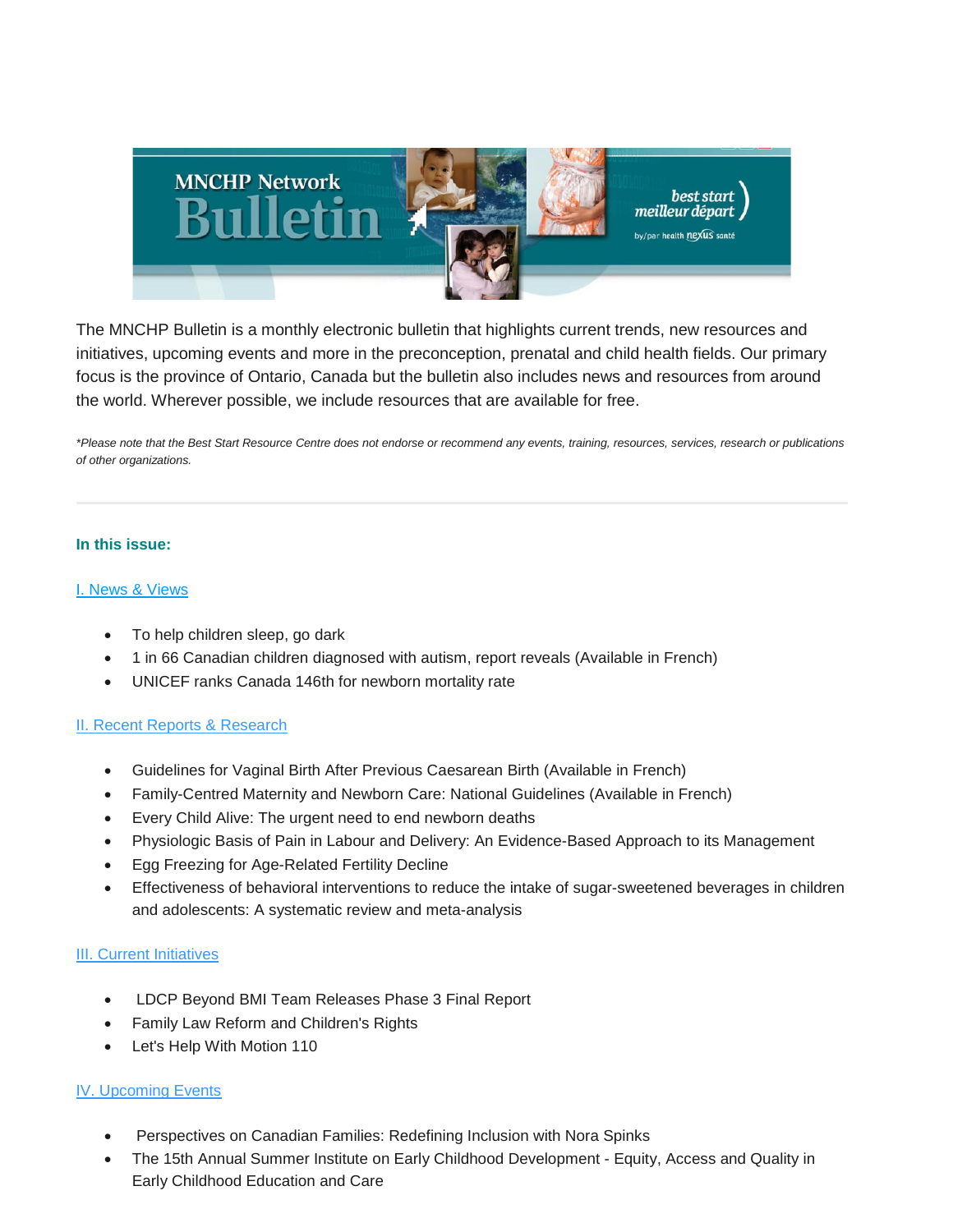• Come in Curious - an invitation to honour Indigenous ways of knowing in early years settings

#### [V. Resources](#page-7-0)

• Health and Development in the Early Years Resource

#### [VI. Featured Resources by the](#page-8-0) *Best Start Resource Centre*

- Risks of Cannabis on Fertility, Pregnancy, Breastfeeding and Parenting (Available in French)
- Health Before Pregnancy: Is there a baby in your future? (Available in French)

# <span id="page-1-0"></span>**I. News & Views**

#### **To help children sleep, go dark**

An article in the New York Times (March 5, 2018) discusses a study published in the journal *Physiological Reports* that examines the effects of light at night for young children. The eyes of young children let in more light than adults and this research shows that exposure to bright lights before bedtime can throw their natural sleep cycle off schedule. The researchers suggest not exposing children to bright lights near bed time to promote better sleep.

Read the [article.](https://www.nytimes.com/2018/03/05/well/family/children-sleep-light-melatonin.html?rref=collection%2Fcolumn%2Fthe-checkup)

#### **1 in 66 Canadian children diagnosed with autism, report reveals** (Available in French)

This CBC article (March 29, 2018) discusses a Public Health Agency of Canada Report looking at the prevalence of autism among Canadian children. This report is based on data from a number of provinces and territories (but not all) and found that an estimated 1 in 66 children in Canada are diagnosed with autism spectrum disorder (ASD) and males were identified with ASD four times more frequently than females. This article also discusses the federal funding allocated to strengthen health, social and educational programs related to ASD.

Read the [article.](http://www.cbc.ca/news/health/autism-spectrum-disorder-public-health-agency-of-canada-1.4598859) Read the Public Health Agency of Canada report in [English](https://www.canada.ca/en/public-health/services/publications/diseases-conditions/autism-spectrum-disorder-children-youth-canada-2018.html) and in [French.](https://www.canada.ca/fr/sante-publique/services/publications/maladies-et-affections/trouble-spectre-autisme-enfants-adolescents-canada-2018.html) 

#### **UNICEF ranks Canada 146th for newborn mortality rate**

UNICEF issued a [report](http://r.smartbrief.com/resp/jOxJCAxebHDbqKtVCievavCicNSzKN) this week ranking newborn mortality rates for 2016 by country, with Pakistan having the highest rate at about 1 in 22 infant deaths before age 1 month and Japan having the lowest, with 1 death for every 1,111 births. Canada tied with Denmark for 146th place, with 1 infant death for every 313 births.

<span id="page-1-1"></span>Read the [article.](http://r.smartbrief.com/resp/jOxJCAxebHDbqKtUCievavCicNPaEa?format=standard)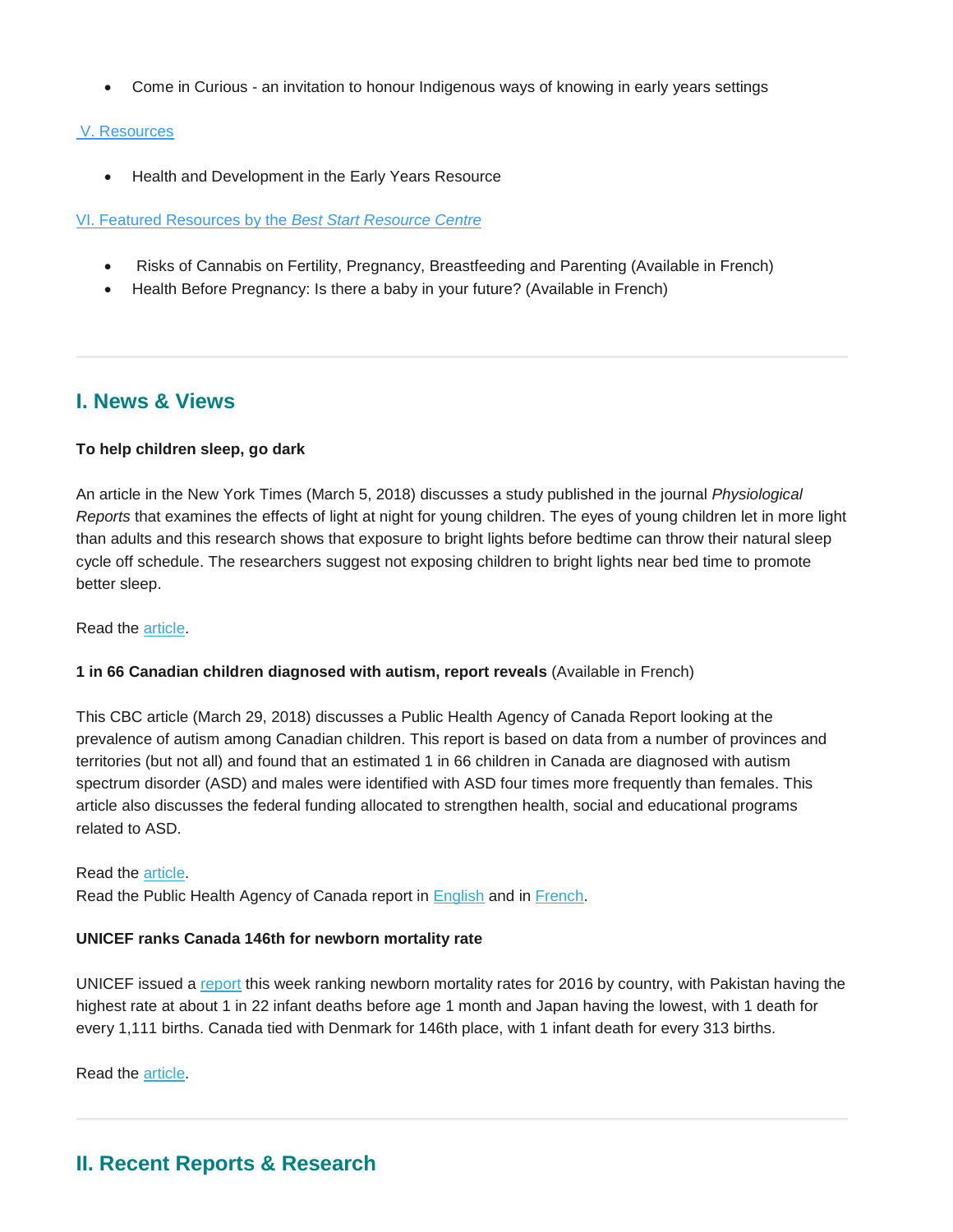# **Reaffirmed by SOGC: Guidelines for Vaginal Birth After Previous Caesarean Birth** (Available in French)

(Martel & McKinnon, reaffirmed 2018)

# ABSTRACT

# **Objective**

To provide evidence-based guidelines for the provision of a trial of labour (TOL) after Caesarean section.

# **Outcome**

Fetal and maternal morbidity and mortality associated with vaginal birth after Caesarean (VBAC) and repeat Caesarean section.

# **Evidence**

MEDLINE database was searched for articles published from January 1, 1995, to February 28, 2004, using the key words "vaginal birth after Caesarean (Cesarean) section." The quality of evidence is described using the Evaluation of Evidence criteria outlined in the Report of the Canadian Task Force on the Periodic Health Exam.

Read English guidelines [here](http://www.jogc.com/article/S1701-2163(18)30013-6/abstract?%7b$trackingTag%7d&elsca2=email&elsca3=1701-2163_201803_40_3_&elsca4=Obstetrics%20and%20Gynecology) and French guidelines [here.](http://www.jogc.com/article/S1701-2163(18)30014-8/abstract?%7b$trackingTag%7d&elsca2=email&elsca3=1701-2163_201803_40_3_&elsca4=Obstetrics%20and%20Gynecology)

# **Association of Timing of Weight Gain in Pregnancy With Infant Birth Weight**

(Retnakaran, et al., 2018)

# ABSTRACT

# **Importance**

Gestational weight gain is a determinant of infant birth weight, but it is unclear whether its timing in pregnancy may hold implications in this regard. Previous studies have yielded conflicting findings on the association of maternal weight gain in early pregnancy with birth weight. However, as these studies have typically recruited women during the first trimester, they are inherently limited by a reliance on self-reported pregravid weight. **Objective**

To evaluate the associations of directly measured maternal pregravid weight and the timing of subsequent weight gain across pregnancy with infant birth weight.

# **Design, Setting, and Participants**

In this prospective, preconception, observational cohort study, 1164 newly married women in Liuyang, China, underwent pregravid evaluation at a median of 19.9 weeks before a singleton pregnancy during which they underwent serial weight measurements. The study was conducted from February 1, 2009, to November 4, 2015. Data analysis was performed between September 1, 2016, and May 6, 2017.

# **Exposure**

Maternal weight gain was calculated for the following 10 gestational intervals: from pregravid to less than 14, 14 to 18, 19 to 23, 24 to 28, 29 to 30, 31 to 32, 33 to 34, 35 to 36, 37 to 38, and 39 to 40 weeks.

# **Main Outcomes and Measures**

Associations of pregravid weight and weight gain within each of the 10 gestational intervals with the outcome of infant birth weight.

# **Results**

The mean (SD) age of the 1164 women included in the study was 25.3 (3.1) years. Pregravid weight was consistently associated with infant birth weight. However, among the 10 gestational intervals, only weight gain from pregravid to 14 weeks and from 14 to 18 weeks was associated with birth weight. Birth weight increased by 13.6 g/kg (95% CI, 3.2-24.1 g/kg) of maternal weight gain from pregravid to 14 weeks and by 26.1 g/kg (95% CI, 3.8-48.4 g/kg) of maternal weight gain from 14 to 18 weeks.

# **Conclusion and Relevance**

Maternal weight only in the first half of gestation is a determinant of infant birth weight. Before pregnancy and early gestation may be a critical window for intervention to affect subsequent birth weight.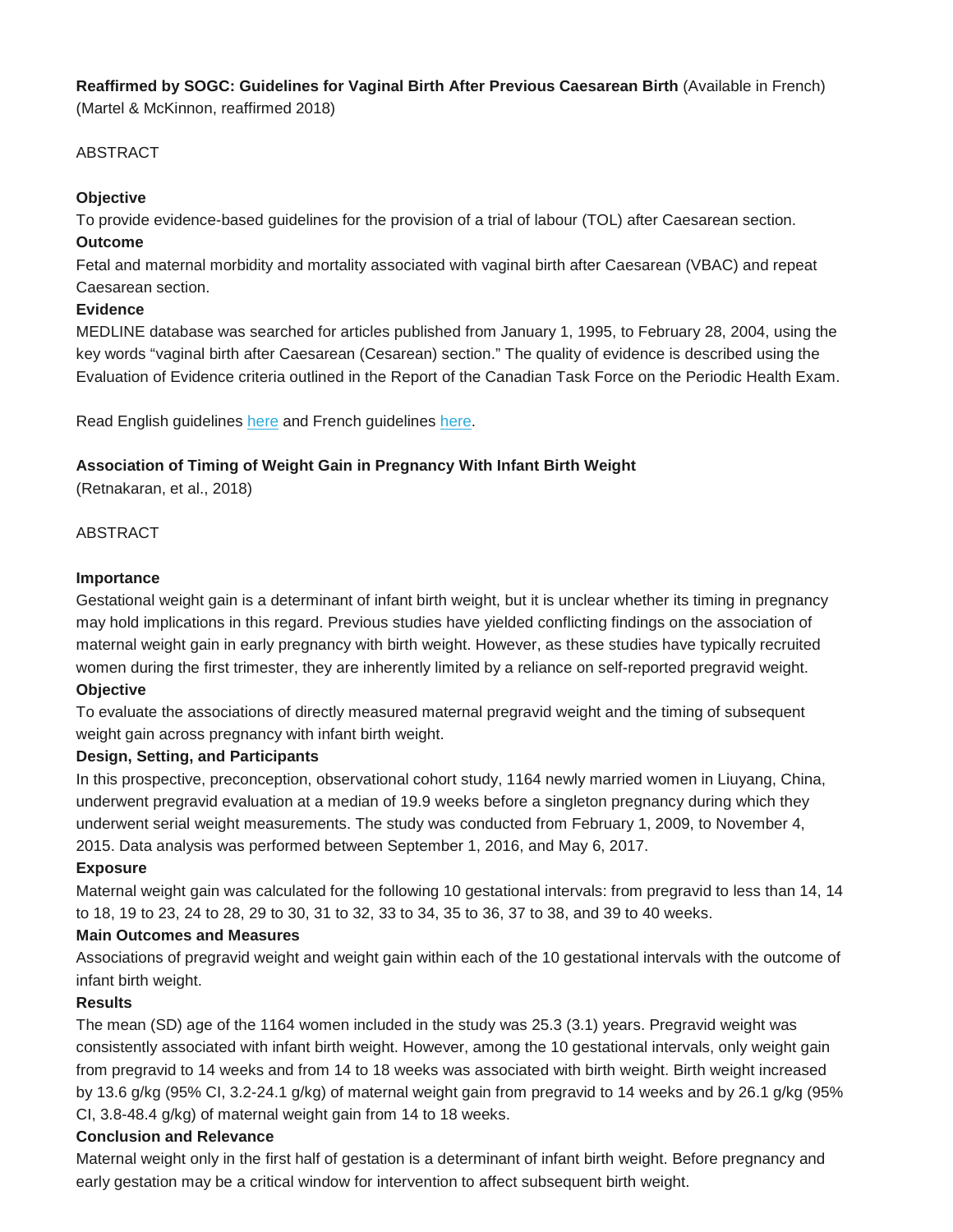#### Read the [article.](https://jamanetwork.com/journals/jamapediatrics/article-abstract/2666778?redirect=true)

#### **Family-Centred Maternity and Newborn Care: National Guidelines** (Available in French)

(Health Canada, 2018)

The Public Health Agency of Canada has released the first chapters of the updated Family-Centred Maternity and Newborn Care: National Guidelines, including the Preconception Care Chapter. The guidelines are dedicated to improving and creating consistency in maternal and newborn health and informing evidence based practice across Canada.

The guidelines cover the following topics:

- Folic Acid
- Mental Health
- Immunizations
- **Nutrition**
- Healthy Body Weight
- Physical Activity
- Smoking
- Environmental Hazards

Read the guidelines in English [here](https://www.canada.ca/en/public-health/services/publications/healthy-living/maternity-newborn-care-guidelines-chapter-2.html) and French [here.](https://www.canada.ca/fr/sante-publique/services/publications/vie-saine/soins-meres-nouveau-ne-lignes-directrices-nationales-chapitre-2.html)

# **Every Child Alive: The urgent need to end newborn deaths**

(UNICEF, 2018)

Every year, 2.6 million babies die before turning one month old. One million of them take their first and last breaths on the day they are born. However, millions of these young lives could be saved every year if every mother and every baby had access to affordable, quality health care, good nutrition and clean water. This report addresses the challenges of keeping every child alive, and calls for strong cooperation among governments, businesses, health-care providers, communities and families to give every newborn a fair chance to survive, and to collectively work towards the achievement of universal health coverage, and a world where no newborn dies of a preventable cause.

UNICEF ranks Canada 146th for newborn mortality rate. UNICEF issued a report this week ranking newborn mortality rates for 2016 by country, with Pakistan having the highest rate at about 1 in 22 infant deaths before age 1 month and Japan having the lowest, with 1 death for every 1,111 births. Canada tied with Denmark for 146th place, with 1 infant death for every 313 births.

**Physiologic Basis of Pain in Labour and Delivery: An Evidence-Based Approach to its Management**  (Bonapace et al., 2018)

# ABSTRACT

#### **Objective**

To review the evidence relating to nonpharmacological approaches in the management of pain during labour and delivery. To formulate recommendations for the usage of nonpharmacological approaches to pain management.

#### **Options**

Nonpharmacological methods available for pain management during labour and delivery exist. These should be included in the counselling and care of women.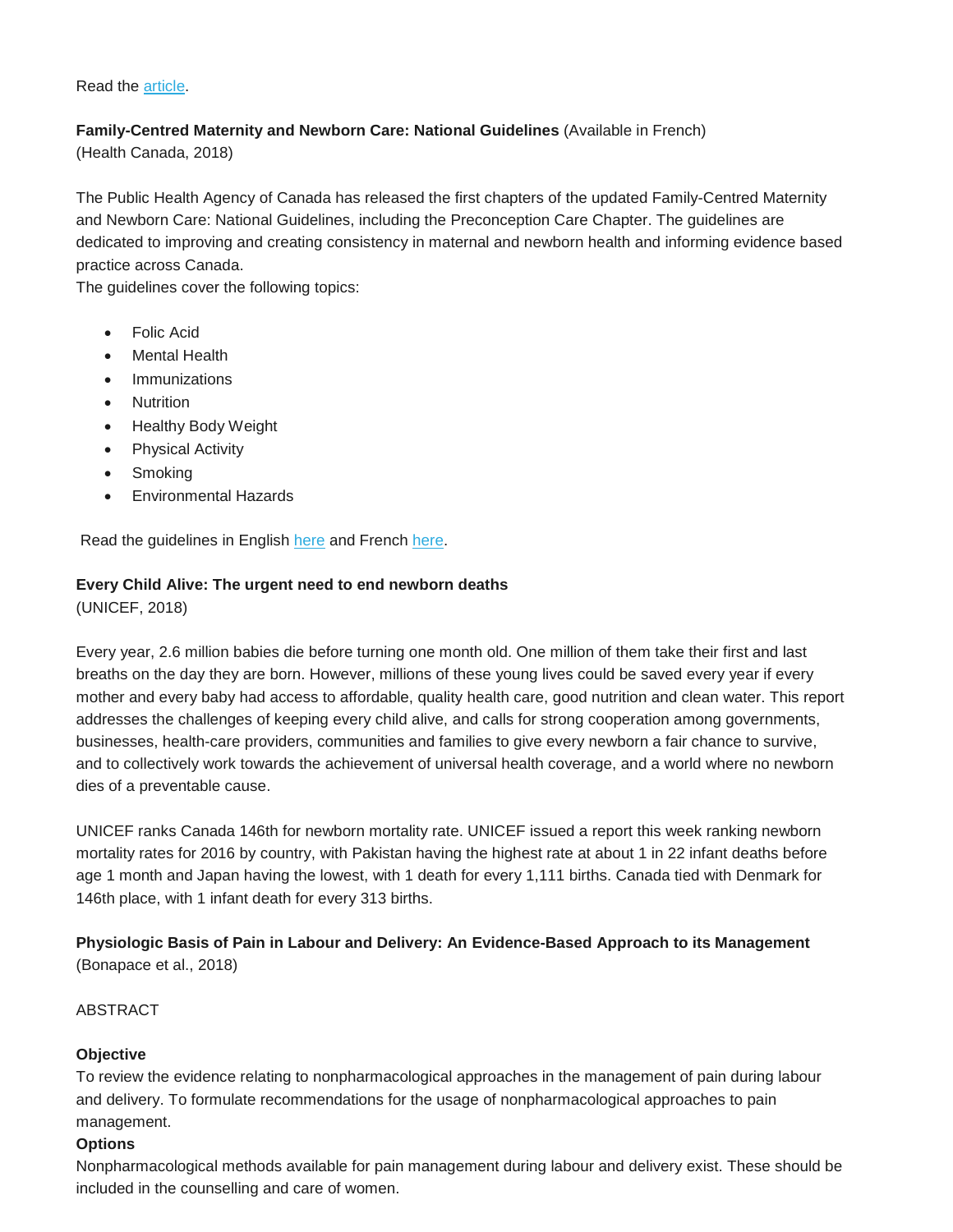#### **Evidence**

PubMed and Medline were searched for articles in French and English from 1990 to December 2015 on subjects related to a series of relevant keywords. Additional studies were identified by screening reference lists from selected studies and from expert suggestions. No language restrictions were applied.

#### **Validation methods**

The quality of the evidence is rated using the criteria described in the Report of the Canadian Task Force on Preventive Health Care. Recommendations for practice are ranked according to the method described in this report.

#### **Benefits, risks, and cost**

The nonpharmacological method encourages an incremental approach to pain management that contributes to reduced interventions through optimal use of the woman's neurophysiologic and endocrine resources and a better understanding of the physiology of stress and pain during labour.

Read the [recommendations.](http://www.jogc.com/article/S1701-2163(17)30799-5/abstract)

# **Egg Freezing for Age-Related Fertility Decline**

(Saumet et al., 2018)

#### ABSTRACT

#### **Objective**

To provide a comprehensive review and evidence based recommendations for Canadian fertility centres that offer social egg freezing.

#### **Outcomes**

In social egg freezing cycles we evaluated thawed oocyte survival rates, fertilization rates, embryo quality, pregnancy rates, and live birth rates. We also review how these outcomes are impacted by age, ovarian reserve, and the number of eggs cryopreserved. Finally, we discuss the risks of social egg freezing, the alternatives, the critical elements for counselling and informed consent, and future reporting of egg freezing outcome data.

#### **Evidence**

Published literature was reviewed through searches of MEDLINE and CINAHL using appropriate vocabulary and using key words ("oocyte cryopreservation," "egg freezing," "egg vitrification," "social egg freezing," and "elective egg freezing"). Results included systematic reviews, randomized controlled trials, controlled clinical trials, and observational studies. Expert opinion based on clinical experience, descriptive studies, or reports of expert committees was also included to discuss aspects of egg freezing not currently rigorously studied. **Values**

The evidence obtained was reviewed and evaluated by the Clinical Practice Guideline (CPG) Committees of the Canadian Fertility and Andrology Society (CFAS) under the leadership of the principal authors.

#### **Benefits, Harms, and Costs**

Implementation of this guideline should assist the clinician to develop an optimal approach in providing counselling for egg freezing while minimizing harm and improving patient outcomes during treatment.

Read the guidelines [here.](https://www.ncbi.nlm.nih.gov/pubmed/29223749)

# **Effectiveness of behavioral interventions to reduce the intake of sugar-sweetened beverages in children and adolescents: A systematic review and meta-analysis**

(Rahman et al., 2018)

ABSTRACT

#### **Context**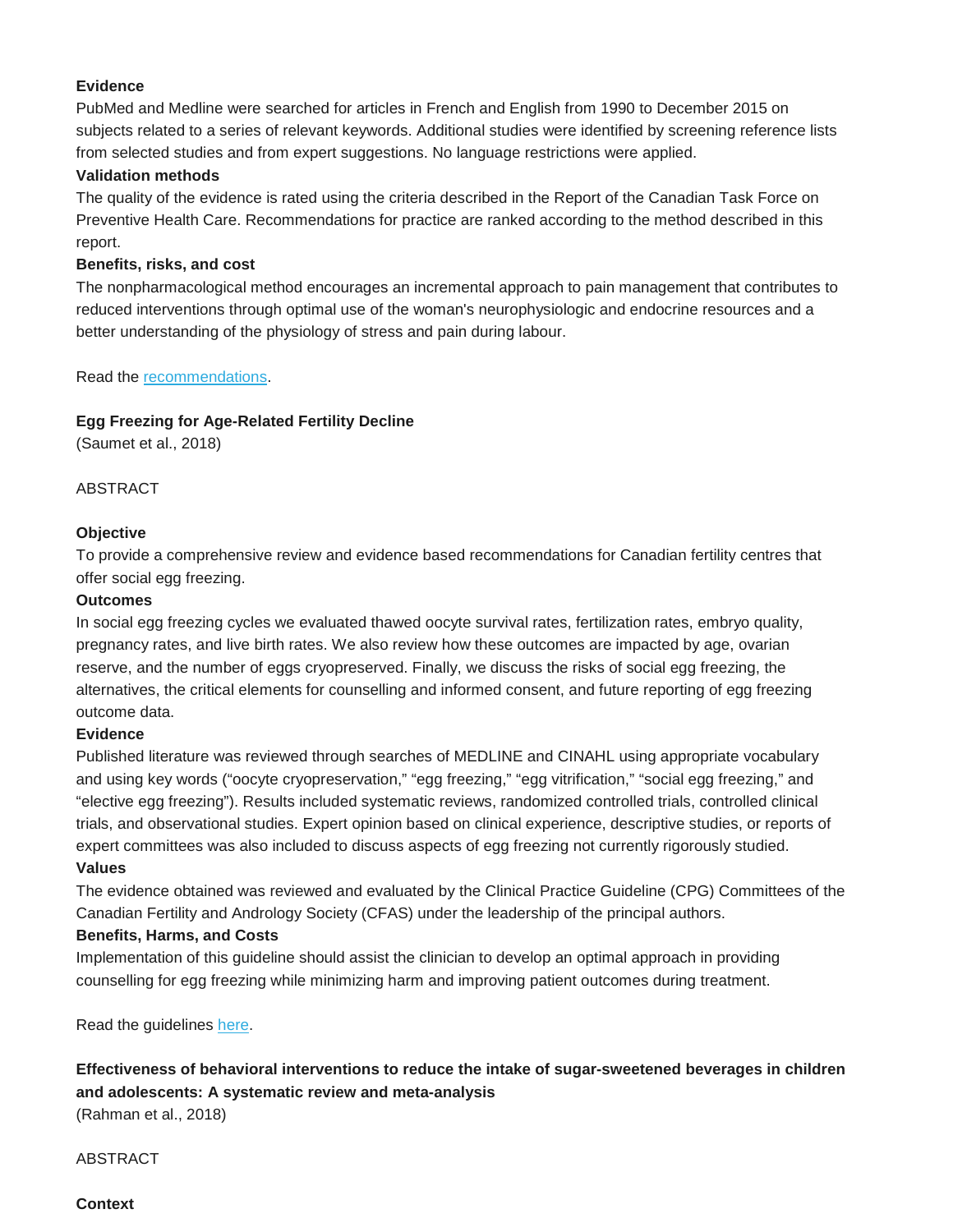Consumption of sugar-sweetened beverages (SSBs) among children has been associated with adverse health outcomes. Numerous behavioral interventions aimed at reducing the intake of SSBs among children have been reported, yet evidence of their effectiveness is lacking.

#### **Objective**

This systematic review explored the effectiveness of educational and behavioral interventions to reduce SSB intake and to influence health outcomes among children aged 4 to 16 years.

#### **Data Sources**

Seven databases were searched for randomized controlled trials published prior to September 2016. Studies identified were screened for eligibility.

#### **Study Selection**

Trials were included in the review if they met the PICOS (Population, Intervention, Comparison, Outcome, and Study design) criteria for inclusion of studies.

#### **Data Extraction**

Data were extracted by 2 reviewers following Cochrane guidelines and using Review Manager software. **Results**

Of the 16 trials included, 12 were school based and 4 were community or home based. Only 3 trials provided data that could be pooled into a meta-analysis for evaluating change in SSB intake. Subgroup analyses showed a trend toward a significant reduction in SSB intake in participants in school-based interventions compared with control groups. Change in body mass index z scores was not statistically significant between groups.

#### **Conclusions**

The quality of evidence from included trials was considered moderate, and the effectiveness of educational and behavioral interventions in reducing SSB intake was modest.

Read review [here.](https://www.healthevidence.org/view-article.aspx?a=effectiveness-behavioral-interventions-reduce-intake-sugar-sweetened-beverages-33200) 

# <span id="page-5-0"></span>**III. Current Initiatives**

#### **LDCP Beyond BMI Team Releases Phase 3 Final Report**

The Locally Driven Collaborative Program Beyond BMI team has released a report summarizing the results of a pilot with primary care practices to test the feasibility of EMR integration of NutriSTEP®.

Some key highlights from the report are:

- Collecting comprehensive information on childhood weights and NutriSTEP® supported clinical decision-making through early identification, management and referral for at-risk children and their families.
- Parent education resources were helpful in the conversation with parents about nutritional risk and protective factors.
- Including NutriSTEP® as part of the routine 18 and 36 month well baby visits, with front office support, were key success factors.

Read the full report [here.](https://www.publichealthontario.ca/en/ServicesAndTools/Documents/LDCP/Beyond%20BMI%20Phase%203%20Final%20Report%2017%20Jan%202018.pdf)

#### **Family Law Reform and Children's Rights**

Everyone agrees that children are affected by decisions made when their parents go through divorce proceedings and decide on parenting arrangements. It may be a surprise to learn that Canada's current family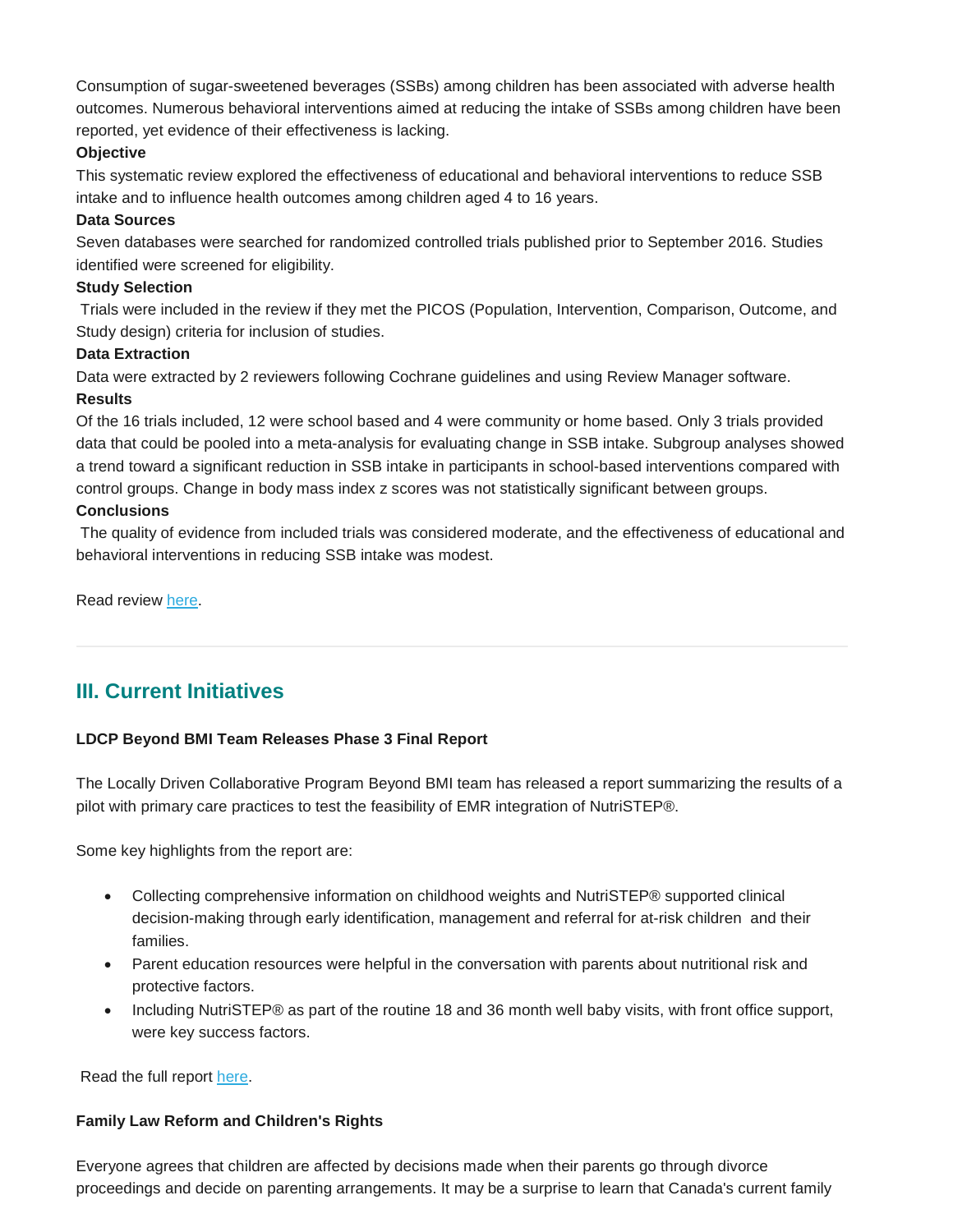law does not clearly recognize the rights of children within the processes involved in the family court system. Plans to expand the unified family court system and modernize family law provide a good opportunity to strengthen legal protection for the best interests and rights of children in Canada.

The CCRC submission focuses on the following points:

- Give priority to the best interests of children and explicitly use the Convention to guide how best interests will be determined.
- Require that the views of the child be considered in all stages and types of decision-making;
- Require that all actors in the family court system give priority to the best interests of children to reduce delays and legal game-playing that often harms children;
- Require special protection for the rights of children in cases that involve domestic violence.

Members are encouraged to use the CCRC submission to add your voice to this important policy reform process. Greater respect for children's rights in family law would be a major step forward.

Read the submission [here.](http://rightsofchildren.ca/wp-content/uploads/2018/03/Childrens-Rights-and-Family-Law-Reform-CCRC-Submission-1.pdf)

#### **Let's Help With Motion 110**

Motion 110 is a non-partisan motion being moved by Blake Richards in the House of Commons. If passed, the motion instructs the Standing Committee on Human Resources to undertake a study of the impact on parents who have suffered the loss of an infant child, and to make recommendations to the government to improve the level of support for grieving parents and to seek to ensure parents no longer suffer any undue financial or emotional hardship as a result of the design of government programming.

Currently, MP Richards is calling upon supporters to help rally their local MPs to support this motion. You can help by writing a letter or an email to your MP, the Prime Minister, and the Minister of Families, Children and Social Development asking that they support the Motion when it comes to a vote in the House of Commons. Click here for a letter template and click here to find out who your local MP is and get their contact information. You can also sign the petition and encourage others to do these same things.

Access the letter template [here.](http://www.blakerichards.ca/motion-110/motion-110-write-to-your-mp/)

# <span id="page-6-0"></span>**IV. Upcoming Events**

# **Perspectives on Canadian Families: Redefining Inclusion with Nora Spinks**

*May 11, 2018: Thorold, ON*

Understanding families gives us valuable perspective on our communities. This in turn helps to support the ongoing development of our programs and services and serves as important background information in ensuring inclusive environments that are welcoming to all families. Individuals who engage with families and children as part of their daily work are invited to join Nora Spinks to take a glimpse into the lives and homes of families in Canada. Participants will have an opportunity to engage in thought provoking dialogue to increase their understanding of families in Canada and will learn how to apply that understanding to their work alongside children and their families in community programs.

Register [here.](https://eccdc.org/wp-content/uploads/2018/03/perspectives-on-cdn-families_nora_spinks_may11-2018.pdf)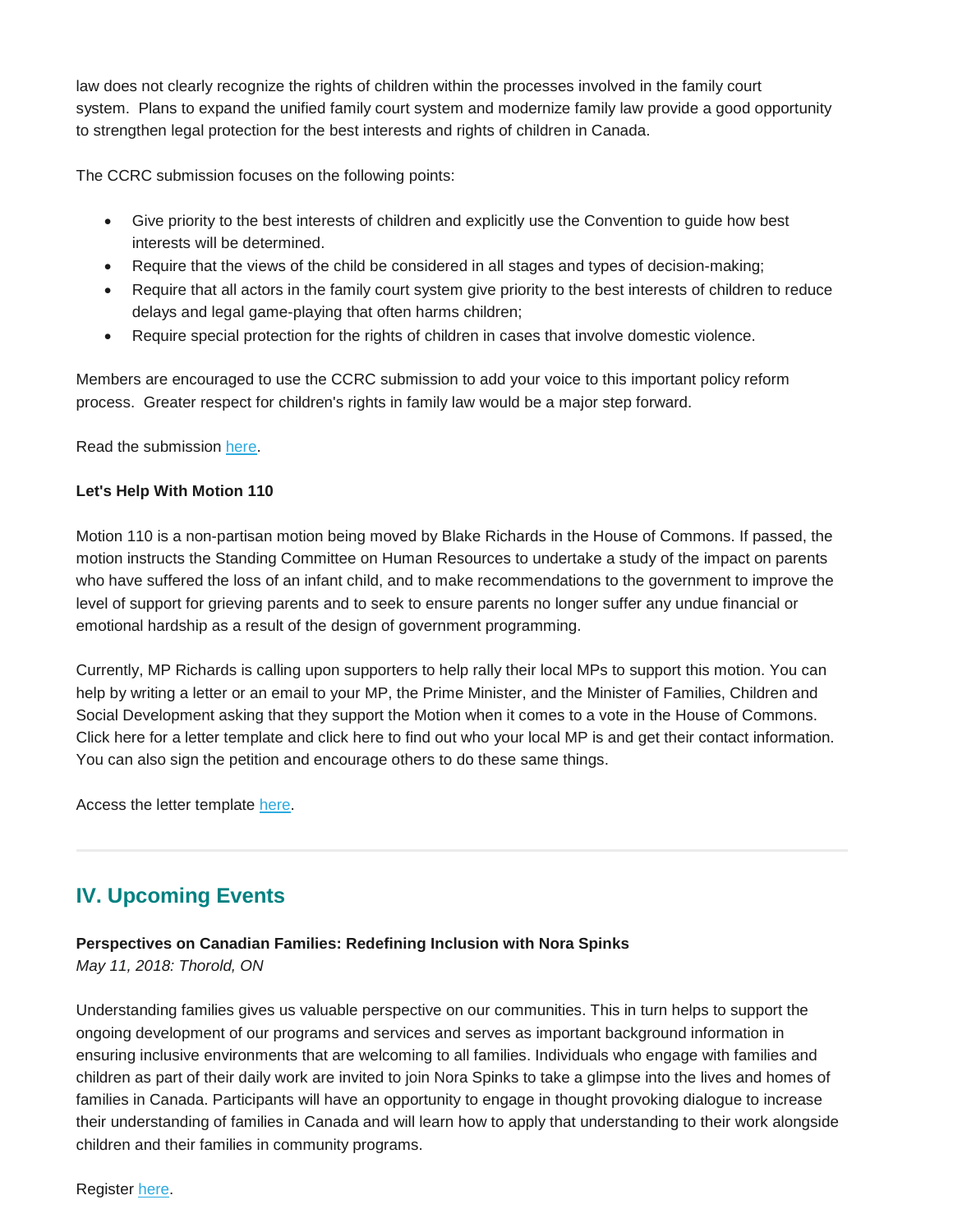# **The 15th Annual Summer Institute on Early Childhood Development - Equity, Access and Quality in Early Childhood Education and Care**

*June 1, 2018: Toronto, ON*

The Summer Institute is an annual collaboration between the School of Early Childhood at George Brown College and the Atkinson Centre for Society and Child Development at the Ontario Institute for Studies in Education/University of Toronto. The Institute strives to offer timely information to inform research, policy and practice.

The 15th Summer Institute examines the challenges in promoting quality while targeting expansion. Featured speakers include Sir Kevan Collins, head of the UK Education Endowment Foundation, providing evidencedbased evaluation of the policies and practices that work – and don't work – to improve children's outcomes, and Dr. Angela James draws on indigenous pedagogy to strengthen early years practice.

#### Register [here.](http://www.oise.utoronto.ca/atkinson/Events/2018_Events/Summer_Institute_2018/index.html)

**Come in Curious - an invitation to honour Indigenous ways of knowing in early years settings** *June 14, 2018: London, ON* 

This event, hosted by the Canadian Association of Young Children (CAYC) and London Bridge Child Care Services, will explore what it means to engage in participatory research with Indigenous early childcare professionals. Indigenous early childcare professionals will share experiences from their communities and early year's contexts.

Register [here.](https://gallery.mailchimp.com/a1306452cb9293f4d8406bf6d/files/f6bd8678-600e-4dec-b058-11c32bad3067/CAYC_conference_flyer.pdf)

# <span id="page-7-0"></span>**V. Resources**

#### **Health and Development in the Early Years Resource**

The Health of Canada's Children and Youth offers a new, user-friendly online resource on early childhood development to support action to improve the health and well-being of children and their families. It represents a comprehensive consolidation of indicators on the health and well-being of children in Canada, and provides almost 400 indicators from existing data.

This online resource gathers data that describes Canadian children aged 0-5 and their families including:

- who their parents are,
- where they live,
- socio-economic issues they face,
- family structures they are part of,
- community supports and challenges,
- health services they can access,
- the impact of the environment on their health and developmental outcomes.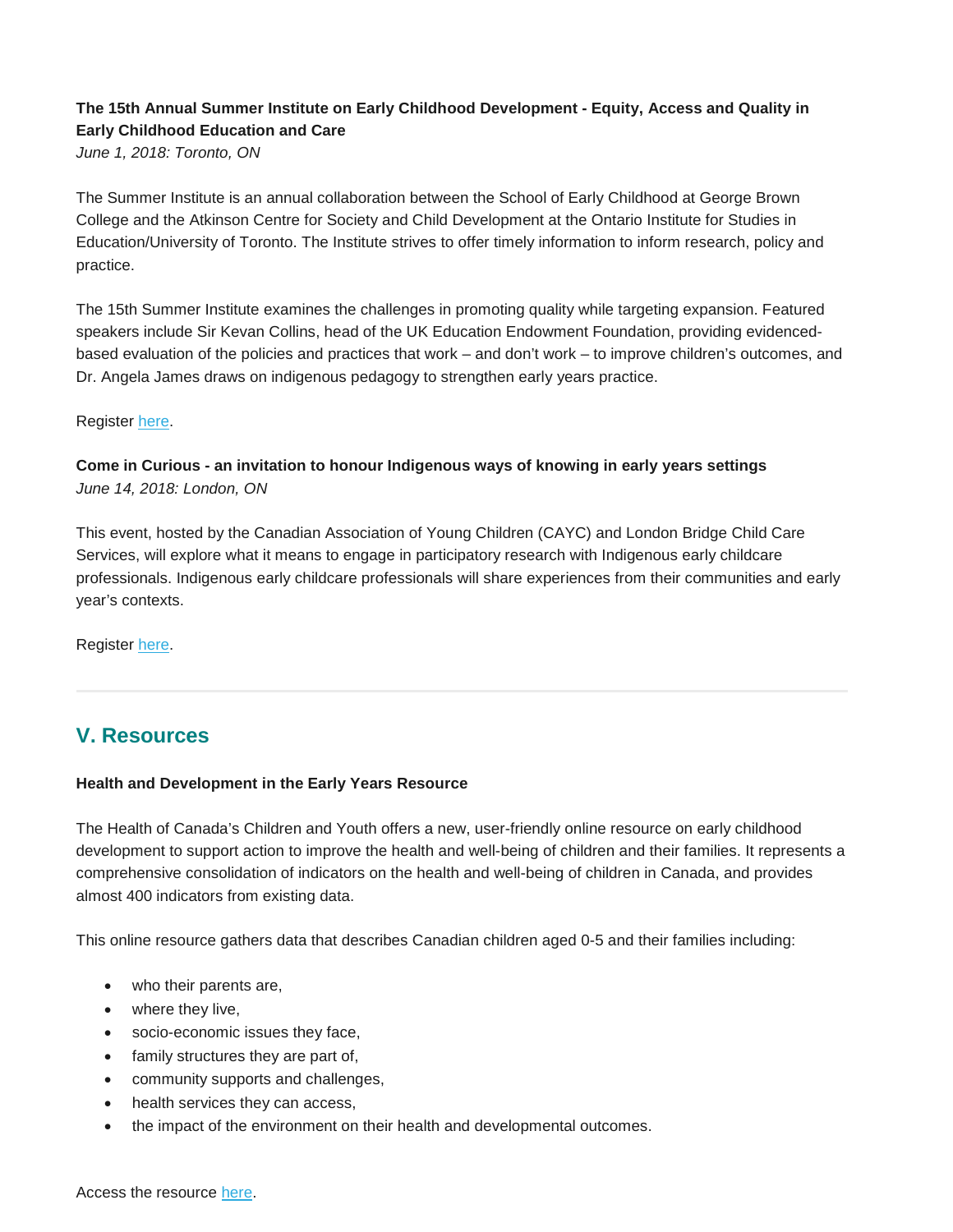# <span id="page-8-0"></span>**VI. Featured Resources by the** *Best Start Resource Centre*





**Risks of Cannabis on Fertility, Pregnancy, Breastfeeding and Parenting** (Available in French) Best Start Resource Centre, 2017

This resource is for women and men, who are thinking about becoming parents, are pregnant, or who are new parents. It provides information about the effects of cannabis on fertility, pregnancy, breastfeeding, on children and adolescents when their mothers used cannabis during pregnancy and on parenting. This resource summarizes the current knowledge about the effects of cannabis.

EN: Available in print and [PDF.](https://www.beststart.org/resources/alc_reduction/RisksOfCannabis_A30-E.pdf) FR: Disponible au format imprimé et en [PDF.](https://www.beststart.org/resources/alc_reduction/LesRisquesDuCannabis_A30-F.pdf)

#### **Prenatal Education Directory - Promotional Postcard**

This bilingual postcard can be used to promote the Ontario Prenatal Education Program Directory to future parents.

Available in [print](https://www.beststart.org/cgi-bin/commerce.cgi?preadd=action&key=E44-B) and [PDF.](https://www.beststart.org/resources/rep_health/pdf/E44-B_PrenatalEdDirectory_Postcard.pdf)



by/par health nexus santé

180 Dundas Street West, Suite 301, Toronto, ON M5G 1Z8

Telephone: (416) 408-2249 | Toll-free: 1-800-397-9567 | Fax: (416) 408-2122

E-mail: [beststart@healthnexus.ca](mailto:beststart@healthnexus.ca?subject=Contact%20Us)



[Subscribe to this bulletin](mailto:mnchp@healthnexus.ca?subject=Subscribe%20to%20MNCHP%20bulletin%20and%20network) [Unsubscribe from this list](mailto:mnchp@healthnexus.ca?subject=Subscribe%20to%20MNCHP%20bulletin%20and%20network)

[Learn more about MNCHP Network](http://lists.beststart.org/listinfo.cgi/mnchp-beststart.org) [Submit items for MNCHP Bulletins](mailto:mnchp@healthnexus.ca) [Manage your subscription and access the archives](http://lists.beststart.org/listinfo.cgi/mnchp-beststart.org)

**Stay connected!**